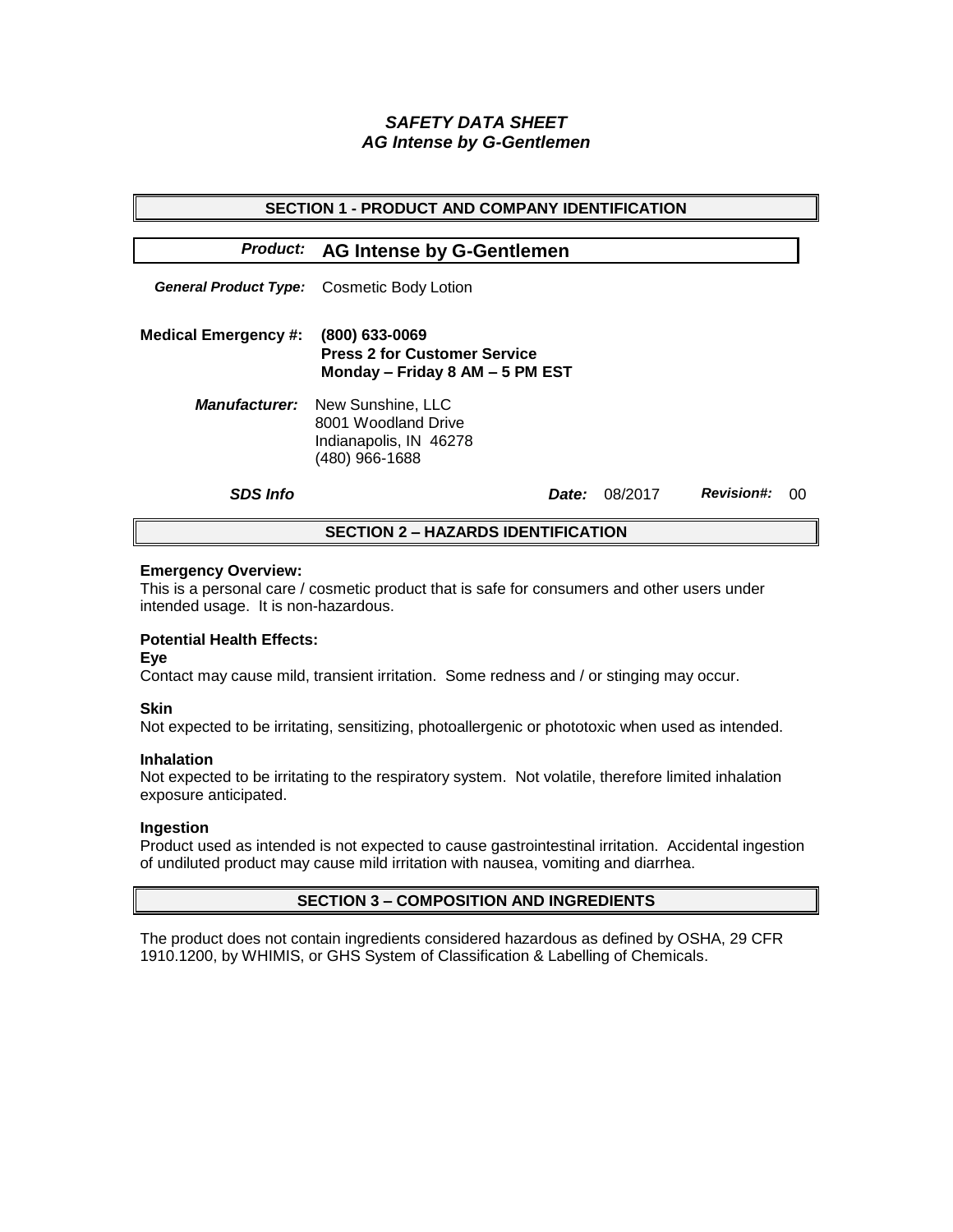## **SECTION 4 – FIRST AID MEASURES**

### **Eye**

Thorough rinsing for 15 – 20 minutes is recommended. If irritation persists, contact a physician.

### **Skin**

Discontinue use of product. Apply cold compresses to affected areas to relieve discomfort. If discomfort persists, contact a physician.

#### **Inhalation**

If respiratory irritation occurs, remove individual to fresh air.

### **Ingestion**

Accidental ingestion of product may require medical attention. In case of accidental ingestion dilute with water. Do not induce vomiting. If discomfort persists, contact a physician.

### **SECTION 5 – FIRE FIGHTING MEASURES**

**Extinguishing Media:** Use chemical foam, dry chemical, carbon dioxide or water. **Explosion Hazard:** Not applicable.

**Fire Fighting Info:** Contact emergency personnel. Use self-contained breathing apparatus and protective gear, if large quantities of product are involved. Hazardous decomposition products may be released. Thermal degradation may produce oxides of carbon and / or nitrogen, hydrocarbons and / derivatives.

## **SECTION 6 – ACCIDENTAL RELEASE MEASURES**

### **Procedures for Spill / Leak Clean-up:**

**Household Settings:** Absorb liquid and scrub the area. Dilute with water until surface is no longer slippery.

**Non-Household Settings:** Use safety glasses if splash hazard exist. Use gloves and other protective clothing to prevent skin contact.

### **SECTION 7 – HANDLING AND STORAGE**

#### **Precautions for Safe Handling:**

**Household Settings:** Avoid contact with eyes.

**Non-Household Settings:** No unusual handling or storage requirements. Storage in large quantities (warehouse) should be in a well-ventilated, cool area.

### **Conditions for Safe Storage:**

**Household Settings:** Normal household storage.

**Non-Household Settings:** No unusual handling or storage requirements. Storage in large quantities (warehouse) should be in a well-ventilated, cool area.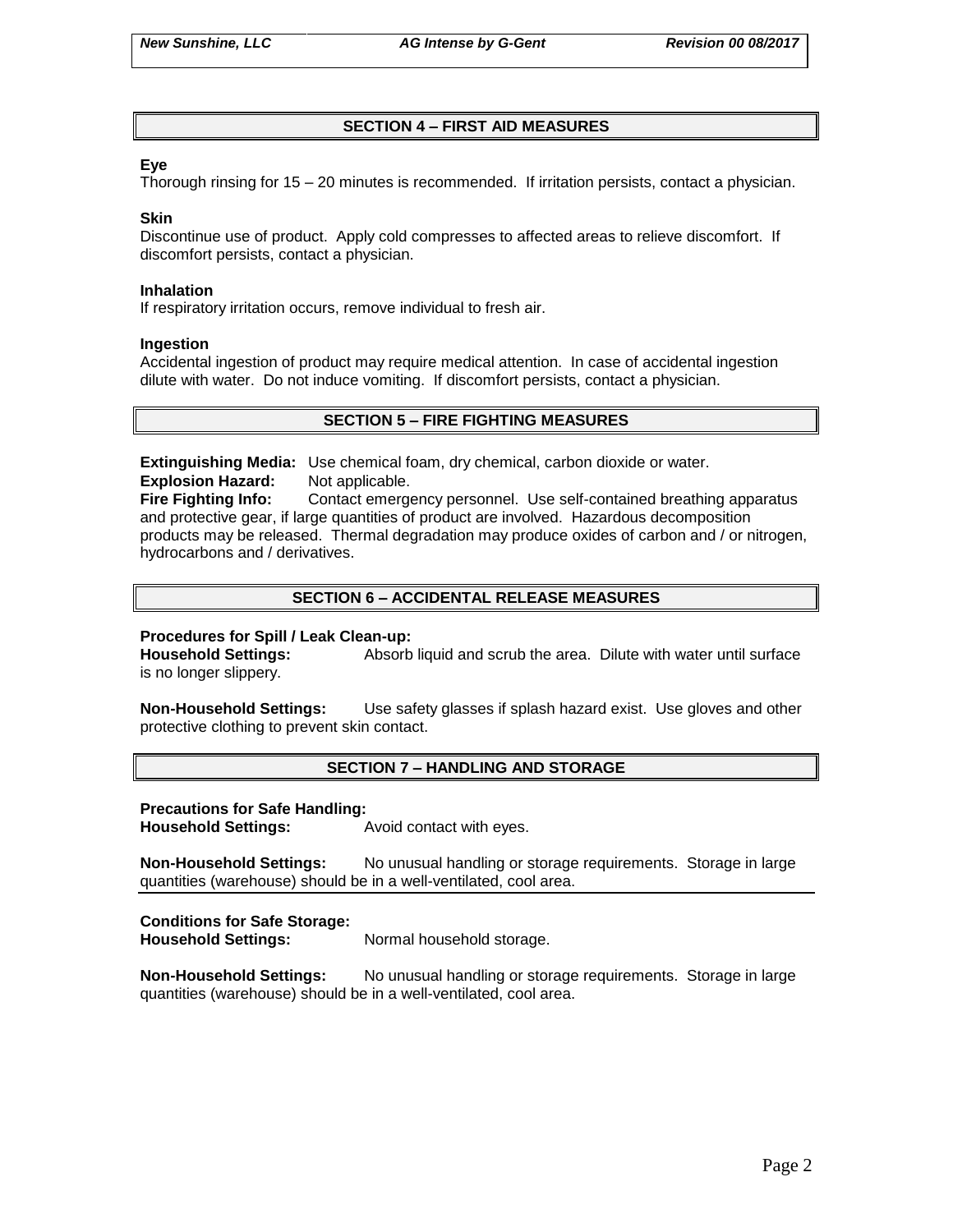### **SECTION 8 – EXPOSURE CONTROLS / PERSONAL PROTECTION**

**Household Settings:** This is a personal care / cosmetic product that is safe for consumers and other users under normal and reasonably foreseen use.

**Non-Household Settings:** Use safety glasses if splash hazards exist, use gloves and other protective clothing to prevent skin contact. Always follow good hygienic work practices. Avoid prolonged contact with skin and clothing.

### **SECTION 9 – PHYSICAL AND CHEMICAL PROPERTIES**

Physical State Viscous liquid body lotion. Appearance Various colored viscous liquid.<br>
Odor Color Color Fragrant. Odor Threshold Not available pH 3.5 – 7.5 Melting Point/Freezing Point Not Applicable Boiling Point  $>212$  F / 100 C Flash Point  $>212$  F / 100 C Evaporation Rate Not Applicable Flammability Not Applicable Upper/Lower Flammablilty Not Applicable Vapor Pressure Not Applicable Vapor Density Not Applicable Relative Density Not Available Specific gravity at 25C Not available. Solubility in water at 20C Slightly Insoluble<br>
Partition coefficient
Subsetted Not Applicable Partition coefficient<br>
Auto-iginition Temp<br>
Not Applicable Auto-iginition Temp Decomposition Temp Not Available Viscosity 20,000 – 150,000 cps. Volatile % Complies with Federal and State VOC regulations.

#### **SECTION 10 – STABILITY AND REACTIVITY**

**Other Recommendations:** None

**Conditions to Avoid:** No applicable information has been found.

#### **SECTION 11 – TOXICOLOGICAL INFORMATION**

This is a personal care / cosmetic product that is safe for consumers and other users under intended and reasonably foreseeable use.

| <b>Chronic Effects:</b> | Finished product is not expected to have chronic health effects.          |  |  |
|-------------------------|---------------------------------------------------------------------------|--|--|
| <b>Target Organs:</b>   | No adverse health effects on target organs expected for finished product. |  |  |
| <b>Carcinogenicity:</b> | Finished product is not expected to be carcinogenic.                      |  |  |
|                         | IARC: No<br>NTP: No<br>OSHA: No                                           |  |  |

#### **SECTION 12 – ECOLOGICAL INFORMATION**

The product ingredients are expected to be safe for the environment at concentrations predicted under normal use and accidental spill scenarios.